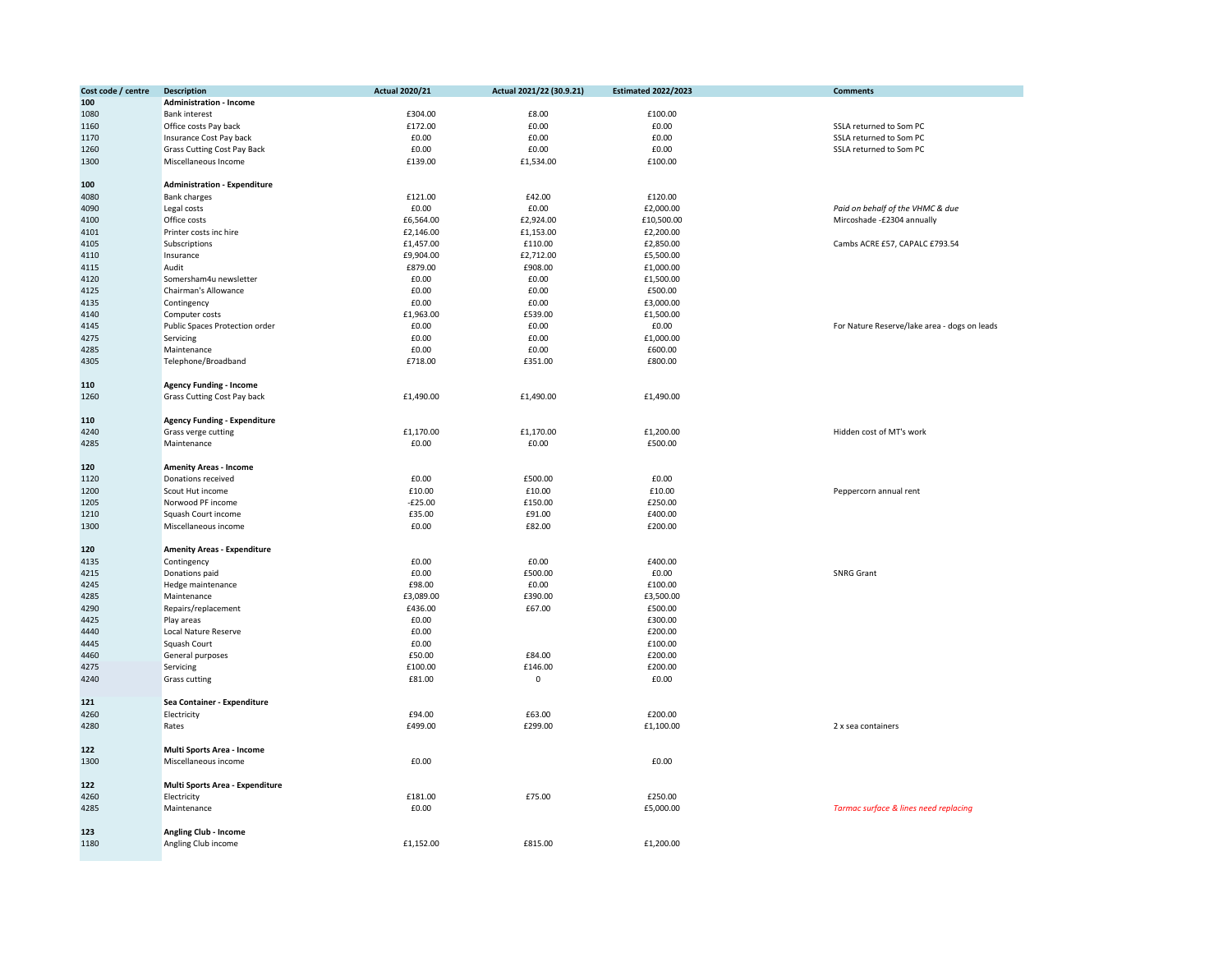| 123             | <b>Angling Club - Expenditure</b>                  |            |                      |            |                                                                           |
|-----------------|----------------------------------------------------|------------|----------------------|------------|---------------------------------------------------------------------------|
| 4285            | Maintenance                                        | £0.00      |                      | £100.00    |                                                                           |
| 4290            | Repairs/replacement                                | £0.00      |                      | £500.00    |                                                                           |
| 4432            | Angling club                                       | £2,087.00  |                      | £1,500.00  |                                                                           |
| 4135            | Contingency                                        | £245.00    | £245.00              | £0.00      |                                                                           |
|                 |                                                    |            |                      |            |                                                                           |
| 130             | Capital Projects - Income                          |            |                      |            |                                                                           |
| 1220            | <b>Digital Communication screens</b>               | £0.00      | £0.00                | £200.00    |                                                                           |
| 1225            | Play equipment - Witches Hat                       |            |                      | £0.00      | Play area - wet pour/rubber mats                                          |
| 1230            | Outdoor Fitness Zone                               | £0.00      |                      | £0.00      |                                                                           |
| 1100            | Project funds received                             | £32,561.00 | £0.00                | £0.00      |                                                                           |
| 130             | <b>Capital Projects - Expenditure</b>              |            |                      |            |                                                                           |
| 4330            | Local Highway Schemes                              | £0.00      | £0.00                | £5,000.00  | LHI bid 2022/23                                                           |
| 4360            | <b>Digital Communication screens</b>               | £0.00      | £7,699.00            | £6,000.00  | check                                                                     |
| 4365            | War Memorial                                       | £0.00      | £0.00                | £200.00    |                                                                           |
| 4375            | K6 Telephone Kiosk                                 | £0.00      | £0.00                | £100.00    |                                                                           |
| 4377            | New footpath - lake area                           | £0.00      | £0.00                | £3,000.00  | 3rd party funding                                                         |
|                 |                                                    |            |                      |            |                                                                           |
| 4380<br>4385    | Play equipment - Witches Hat                       | £5,571.00  | £0.00                | £0.00      |                                                                           |
|                 | <b>Outdoor Fitness Zone</b>                        | £13,774.00 | £0.00                | £0.00      |                                                                           |
| 4387            | Replacement sea containers                         | £9,140.00  | £2,740.00            | £0.00      | Lake area                                                                 |
| 4389            | Refurbished showers                                | £0.00      | £0.00                | £0.00      | Millennium pavilion                                                       |
| 4390            | Location site map - Norwood PF                     | £0.00      | £0.00                | £500.00    |                                                                           |
| <b>New Code</b> | Car park extension - Norwood PF                    | £0.00      | £5,000.00            | £5,000.00  | Norwood PF earmarked reserve                                              |
| 4422            | MSA court lights - replacement                     | £0.00      | £0.00                | £3,000.00  | Norwood PF earmarked reserve                                              |
| <b>New Code</b> | Play area surfaces - rubber matting/wet pour       | £0.00      | £0.00                | £18,000.00 |                                                                           |
| 140             | <b>CCTV - Expenditure</b>                          |            |                      |            |                                                                           |
| 4290            | Repairs/replacement                                | £0.00      | £0.00                | £600.00    |                                                                           |
|                 |                                                    |            |                      |            |                                                                           |
| 4295            | CCTV equipment upgrade                             | £0.00      | £0.00                | £0.00      |                                                                           |
| 4470            | <b>CCTV High Street</b>                            | £222.00    | £111.00              | £270.00    |                                                                           |
| 4475            | CCTV Norwood B/VH                                  | £90.00     | £0.00                | £500.00    |                                                                           |
| 150             | Christmas Lights - Income                          |            |                      |            |                                                                           |
| 1120            | Donations received                                 | £70.00     | £611.00              | £900.00    |                                                                           |
| 1140            | Draw ticket sales                                  | £0.00      | £900.00              | £1,000.00  |                                                                           |
| 1125            | Grant received                                     |            | £1,000.00            | £0.00      |                                                                           |
|                 |                                                    |            |                      |            |                                                                           |
| 150             | Christmas Lights - Expenditure                     |            |                      |            |                                                                           |
| 4110            | Insurance                                          | £120.00    | £240.00              | £240.00    |                                                                           |
| 4135            | Contingency                                        | £0.00      | £0.00                | £200.00    |                                                                           |
| 4215            | Donations paid                                     | £0.00      | $\pmb{\text{E0.00}}$ | £50.00     | Somersham Town Band                                                       |
| 4285            | Maintenance                                        | £79.00     | £378.00              | £200.00    |                                                                           |
| 4290            | Repairs/replacement                                | £212.00    | £0.00                | £200.00    |                                                                           |
| 4505            | C Lights decorations                               | £1,811.00  | £456.00              | £500.00    |                                                                           |
| 4510            | C Lights equipment hire                            | £360.00    | £60.00               | £950.00    |                                                                           |
|                 |                                                    |            |                      |            |                                                                           |
| 160             | Community Infrastruture Levy - Income              |            |                      |            |                                                                           |
| 1110            | CIL received                                       | £2,460.00  | £0.00                | £2,000.00  |                                                                           |
| 160             | Community Infrastruture Levy - Expenditure         |            |                      |            |                                                                           |
| 4220            | <b>CIL</b> spent                                   | £1,845.98  |                      | £1,845.98  | HDC grant repayment of £1845.98 per year, last payment 22 July 2025       |
| 170             | <b>Community Library - Expenditure</b>             |            |                      |            |                                                                           |
| 4260            | Electricity                                        | £1,407.00  | £303.00              | £2,000.00  | Precepted amount of £2000 was to be transferred - lockdown & other issues |
| 4270            | Water                                              | £138.00    | £38.00               | £150.00    |                                                                           |
|                 |                                                    |            |                      |            |                                                                           |
| 4305            | Telephone/broadband                                | £190.00    | £150.00              | £200.00    |                                                                           |
| 4275            | Servicing                                          | £75.00     | £255.00              | £0.00      |                                                                           |
| 173             | <b>Community Orchard - Income</b>                  |            |                      |            |                                                                           |
| 1120            | Donations received                                 | £0.00      | £0.00                | £60.00     |                                                                           |
| 1300            | Miscellaneous income                               | £0.00      | £0.00                | £250.00    |                                                                           |
|                 |                                                    |            |                      |            |                                                                           |
| 180<br>4210     | <b>Donations Paid - Expenditure</b><br>Grants paid | £0.00      | £0.00                | £0.00      |                                                                           |
| 4215            | Donations paid                                     | £200.00    | £400.00              | £300.00    |                                                                           |
|                 |                                                    |            |                      |            |                                                                           |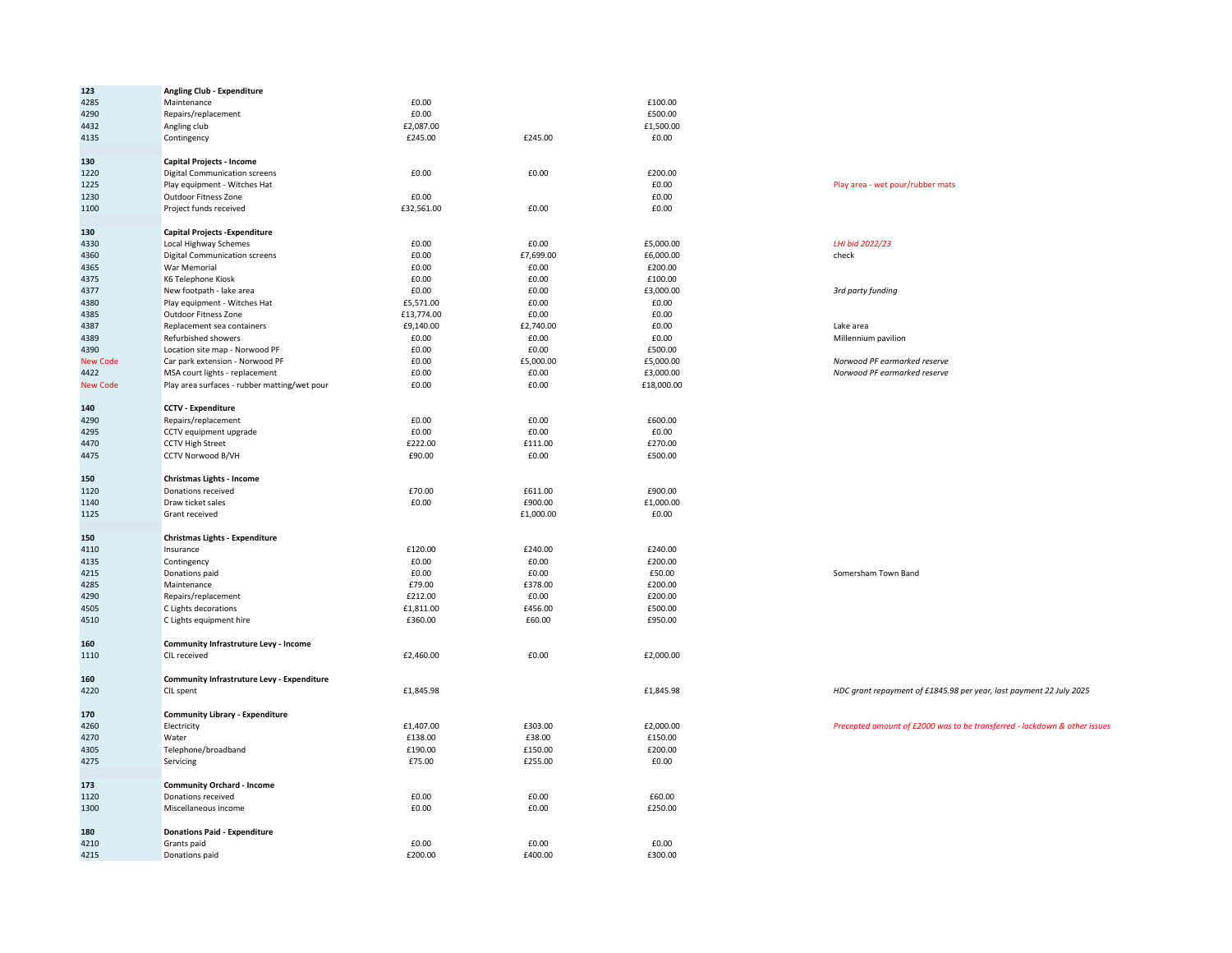| 190         | Kubota Tractor - Expenditure                    |             |             |             |                                                |
|-------------|-------------------------------------------------|-------------|-------------|-------------|------------------------------------------------|
| 4110        | Insurance                                       | £500.00     | £475.00     | £560.00     |                                                |
| 4135        | Contingency                                     | £729.00     | £0.00       | £50.00      | Puncture repairs                               |
| 4275        | Servicing                                       | £674.00     | £422.00     | £950.00     |                                                |
| 4530        | Fuel                                            | £919.00     | £665.00     | £1,300.00   |                                                |
|             |                                                 | £92.00      | £0.00       | £100.00     | Replacement door                               |
| 4290        | Repairs/replacement                             |             |             |             |                                                |
| 200         | <b>Localism Projects - Expenditure</b>          |             |             |             |                                                |
|             | <b>Community Plan</b>                           | £0.00       | £0.00       | £500.00     |                                                |
| 4550        |                                                 |             |             |             |                                                |
| 4555        | <b>Environmental activities</b>                 | £0.00       | £0.00       | £500.00     |                                                |
| 4570        | <b>Street planting</b>                          | £0.00       | £0.00       | £100.00     |                                                |
| 1300        | Localism income                                 | £217.00     | £0.00       | £0.00       |                                                |
| 210         | Millennium Sports Facility - Balance transfer   | £4,376.00   | £0.00       | £0.00       |                                                |
| 1300        | Misc Income                                     | £10,000.00  | £0.00       | £6,000.00   | COVID grant                                    |
|             |                                                 |             |             |             |                                                |
| 1211        | Income                                          | £570.00     | £1,805.00   |             |                                                |
| 210         | <b>Millennium Sports Facility - Expenditure</b> |             |             |             |                                                |
| 4135        | Contingency                                     | £0.00       | £363.00     | £4,000.00   | Utiltiy codes 4260, 4265,4270                  |
| 4255        | Ditch repairs                                   | £0.00       | £0.00       | £8,000.00   |                                                |
| 4275        | Servicing                                       | £268.00     | £0.00       | £350.00     |                                                |
|             |                                                 |             |             | £4,000.00   |                                                |
| 4285        | Maintenance                                     | £967.00     | £33.00      |             |                                                |
| 4290        | Repairs/replacement                             | £10,654.00  | £374.00     | £500.00     |                                                |
| 4260        | Electricity                                     | £1,462.00   | £861.00     |             |                                                |
| 4265        | Gas                                             | £2,057.00   | £199.00     |             |                                                |
| 4270        | Water                                           | £251.00     | £122.00     |             |                                                |
| 4280        | Rates                                           | £0.00       | £293.00     |             |                                                |
| 4305        | Wifi                                            |             | £8.00       | £120.00     |                                                |
|             |                                                 |             |             |             |                                                |
| 220         | Salaries - Expenditure                          |             |             |             |                                                |
| 4053        | Salaries                                        | £95,331.00  | £42,726.00  | £132,000.00 | Estimated - to be discussed on 17 January 2022 |
| 4055        | Tax & NI                                        | £18,961.00  | £6,145.00   | £16,249.06  |                                                |
| 4060        | <b>Employers NI</b>                             | £9,247.00   | £3,692.00   | £12,000.00  |                                                |
|             |                                                 |             |             |             |                                                |
| 230         | <b>Pension Payments - Expenditure</b>           |             |             |             |                                                |
| 4070        | <b>Employers LGPS Payments</b>                  | £6,783.00   | £3,064.00   | £10,000.00  |                                                |
|             |                                                 |             |             |             |                                                |
| new code    | <b>Employees pension payments</b>               | £3,255.00   | £1,525.00   | £2,492.96   |                                                |
| 240         | Precept - Income                                |             |             |             |                                                |
| 1076        | Precept                                         | £208,519.00 | £237,964.00 | £216,504.00 |                                                |
|             |                                                 |             |             |             |                                                |
| 250         | Public Works Loan Board - Expenditure           |             |             |             |                                                |
| 4300        | <b>PWLB Burial Land extension</b>               | £10,812.00  | £5,406.00   | £10,812.00  | Expires 2026                                   |
|             |                                                 |             |             |             |                                                |
| 260<br>1150 | <b>Recycling Credits - Income</b><br>Credits    | £0.00       | £191.00     | £200.00     |                                                |
|             |                                                 |             |             |             |                                                |
| 260         | <b>Recycling Credits - Expenditure</b>          |             |             |             |                                                |
| 4555        | <b>Environmental projects</b>                   | £0.00       | £0.00       | £500.00     |                                                |
|             |                                                 |             |             |             |                                                |
| 270         | <b>Norwood Building - Income</b>                |             |             |             |                                                |
| 1203        | Norwood Building office income                  | £1,743.00   | £900.00     | £1,800.00   |                                                |
| 1255        | Room hire                                       | £0.00       | £0.00       | £0.00       |                                                |
| 1270        | Water Cost Pay Back                             | £0.00       | £0.00       | £130.00     |                                                |
| 1300        | Miscellaneous income                            | £0.00       | £0.00       | £0.00       |                                                |
| new code    | <b>Electricity Cost Pay Back</b>                | £0.00       | £0.00       | £600.00     |                                                |
|             |                                                 |             |             |             |                                                |
| 270         | Norwood Building - Expenditure                  |             |             |             |                                                |
| 4135        | Contingency                                     | £0.00       | £0.00       | £200.00     | Christmas tree wall decorations 2020           |
| 4260        | Electricity                                     | £851.00     | £318.00     | £1,200.00   |                                                |
| 4265        | Gas                                             | £779.00     | £213.00     | £950.00     |                                                |
| 4270        | Water                                           | £218.00     | £54.00      | £260.00     |                                                |
| 4275        | Servicing                                       | £220.00     | £0.00       | £330.00     |                                                |
| 4285        | Maintenance                                     | £0.00       | £220.00     | £500.00     |                                                |
|             |                                                 |             |             |             |                                                |